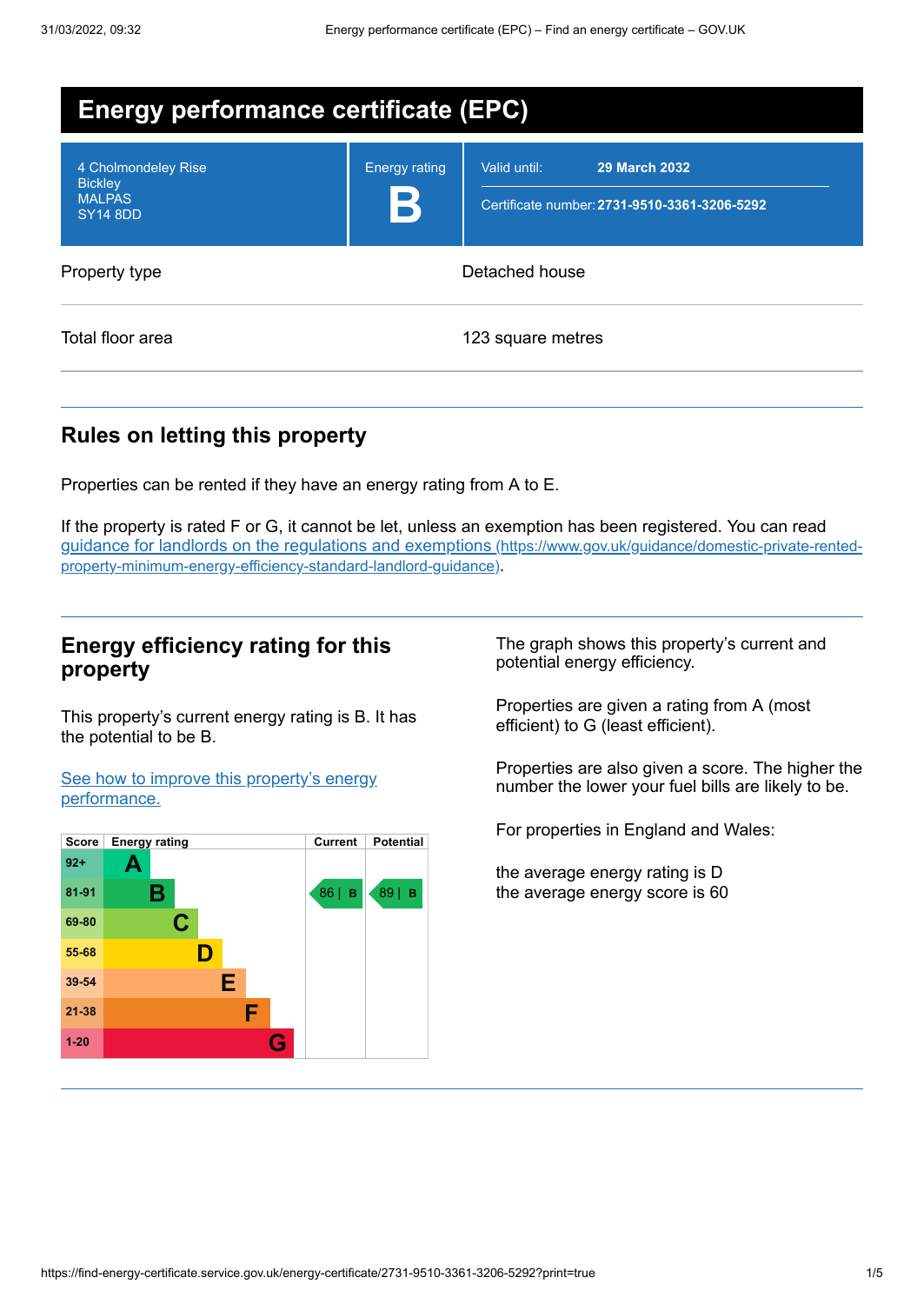## **Breakdown of property's energy performance**

This section shows the energy performance for features of this property. The assessment does not consider the condition of a feature and how well it is working.

Each feature is assessed as one of the following:

- very good (most efficient)
- good
- average
- poor
- very poor (least efficient)

When the description says "assumed", it means that the feature could not be inspected and an assumption has been made based on the property's age and type.

| <b>Feature</b>       | <b>Description</b>                              | Rating    |
|----------------------|-------------------------------------------------|-----------|
| Wall                 | Cavity wall, as built, insulated (assumed)      | Good      |
| Roof                 | Pitched, 250 mm loft insulation                 | Good      |
| Window               | Fully double glazed                             | Average   |
| Main heating         | Boiler and radiators, mains gas                 | Good      |
| Main heating control | Programmer, room thermostat and TRVs            | Good      |
| Hot water            | From main system                                | Good      |
| Lighting             | Low energy lighting in all fixed outlets        | Very good |
| Floor                | Solid, limited insulation (assumed)             | N/A       |
| Floor                | To unheated space, limited insulation (assumed) | N/A       |
| Secondary heating    | Room heaters, mains gas                         | N/A       |

#### **Low and zero carbon energy sources**

Low and zero carbon energy sources release very little or no CO2. Installing these sources may help reduce energy bills as well as cutting carbon emissions. The following low or zero carbon energy sources are installed in this property:

• Solar photovoltaics

### **Primary energy use**

The primary energy use for this property per year is 107 kilowatt hours per square metre (kWh/m2).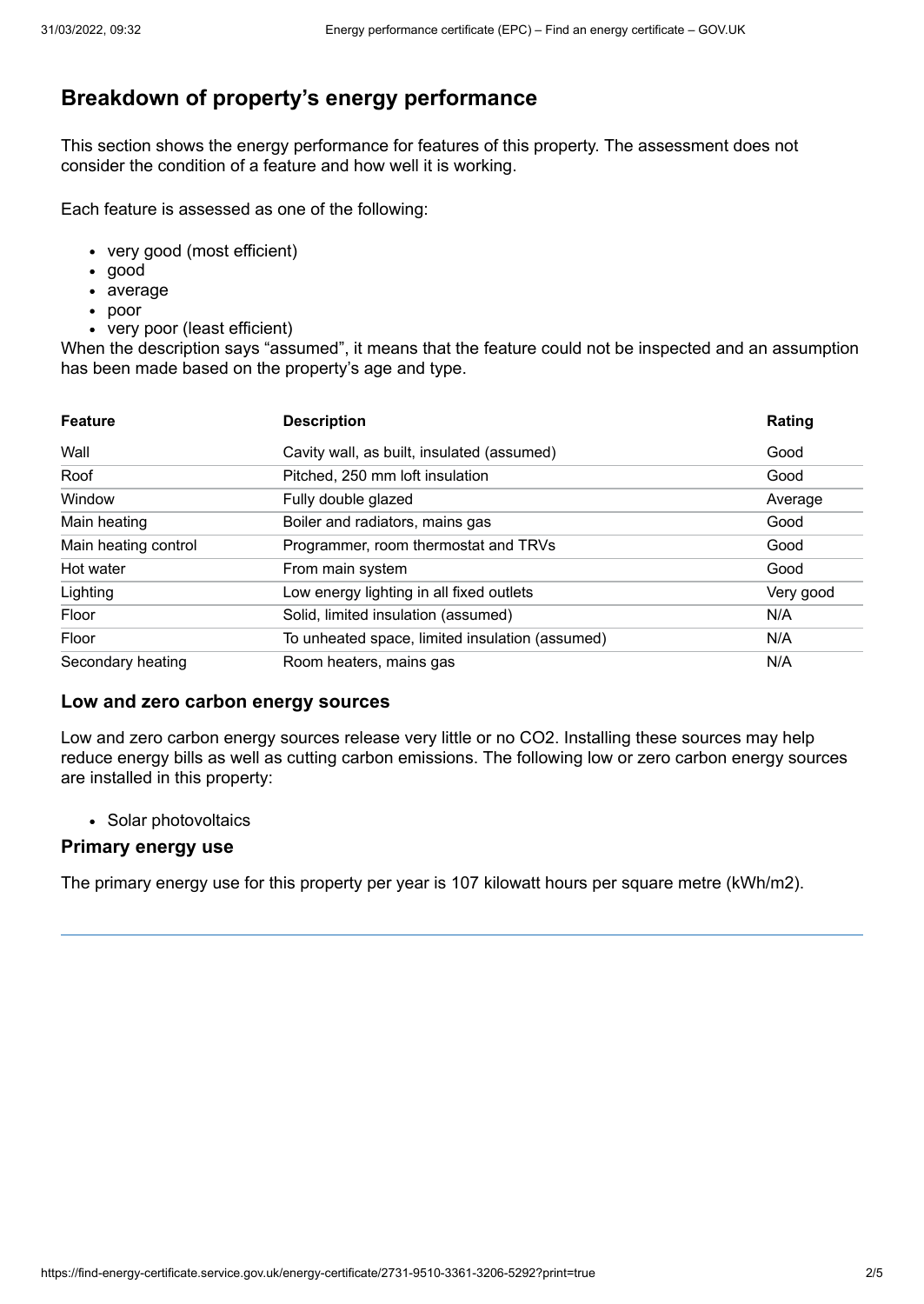| <b>Environmental impact of this</b><br>property                                                        |                             | This property produces                                                                                                                        | 2.4 tonnes of CO2 |
|--------------------------------------------------------------------------------------------------------|-----------------------------|-----------------------------------------------------------------------------------------------------------------------------------------------|-------------------|
| This property's current environmental impact<br>rating is C. It has the potential to be B.             |                             | This property's potential<br>production                                                                                                       | 2.0 tonnes of CO2 |
| Properties are rated in a scale from A to G<br>based on how much carbon dioxide (CO2) they<br>produce. |                             | By making the recommended changes, you<br>could reduce this property's CO2 emissions by<br>0.4 tonnes per year. This will help to protect the |                   |
| Properties with an A rating produce less CO2                                                           |                             | environment.                                                                                                                                  |                   |
| than G rated properties.                                                                               |                             | Environmental impact ratings are based on<br>assumptions about average occupancy and                                                          |                   |
| An average household<br>produces                                                                       | 6 tonnes of CO <sub>2</sub> | energy use. They may not reflect how energy is<br>consumed by the people living at the property.                                              |                   |
|                                                                                                        |                             |                                                                                                                                               |                   |

## <span id="page-2-0"></span>**How to improve this property's energy performance**

Making any of the recommended changes will improve this property's energy efficiency.

If you make all of the recommended changes, this will improve the property's energy rating and score from B (86) to B (89).

| <b>Recommendation</b>             | <b>Typical installation cost</b> | <b>Typical yearly saving</b> |
|-----------------------------------|----------------------------------|------------------------------|
| 1. Floor insulation (solid floor) | £4.000 - £6.000                  | £29                          |
| 2. Solar water heating            | £4.000 - £6.000                  | £36                          |

## **Paying for energy improvements**

Find energy grants and ways to save energy in your home. [\(https://www.gov.uk/improve-energy-efficiency\)](https://www.gov.uk/improve-energy-efficiency)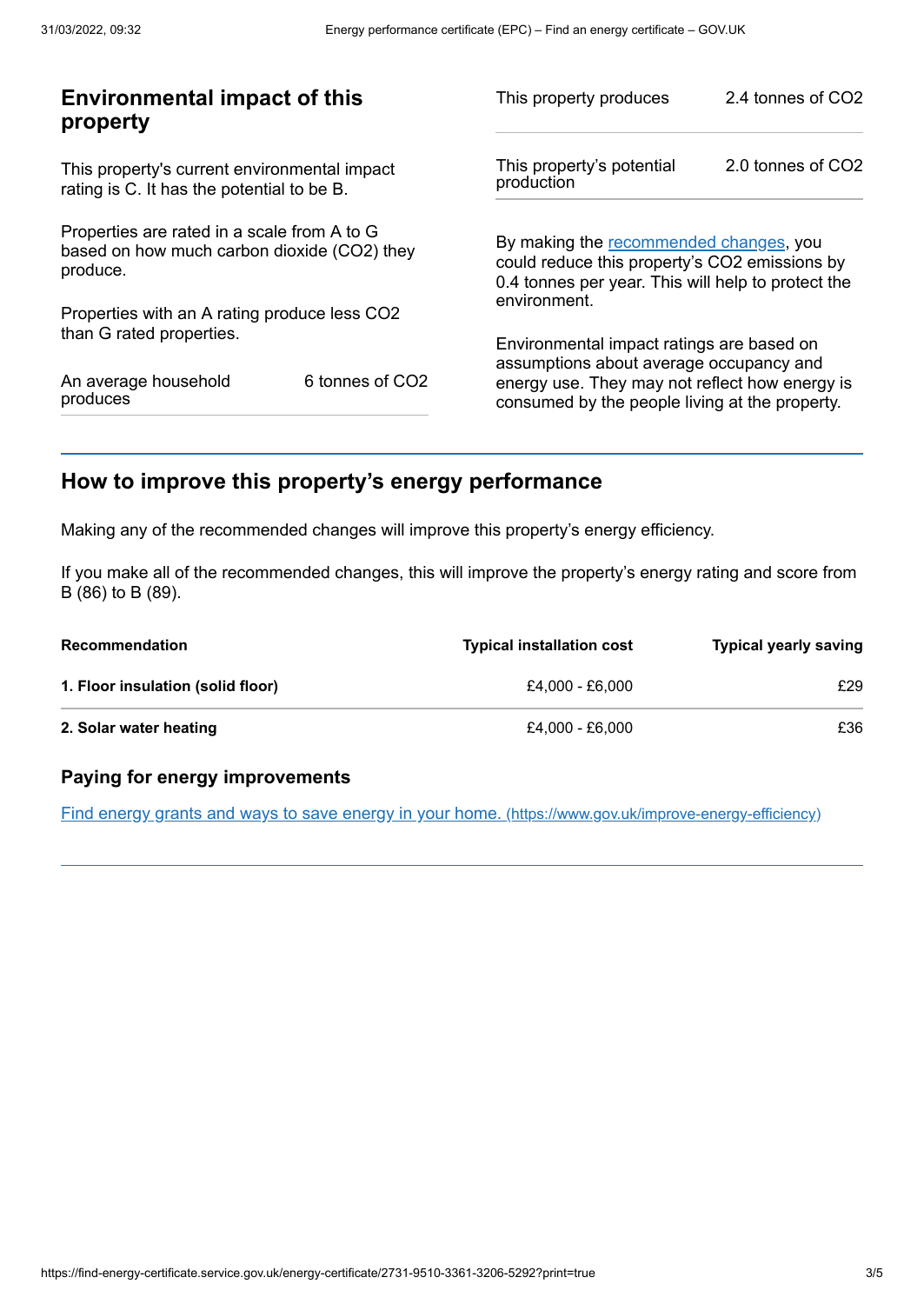## **Estimated energy use and potential savings**

| Estimated yearly energy<br>cost for this property | £868 |
|---------------------------------------------------|------|
| Potential saving                                  | £64  |

The estimated cost shows how much the average household would spend in this property for heating, lighting and hot water. It is not based on how energy is used by the people living at the property.

The estimated saving is based on making all of the [recommendations](#page-2-0) in how to improve this property's energy performance.

For advice on how to reduce your energy bills visit Simple Energy Advice [\(https://www.simpleenergyadvice.org.uk/\)](https://www.simpleenergyadvice.org.uk/).

## **Heating use in this property**

Heating a property usually makes up the majority of energy costs.

## **Estimated energy used to heat this property**

| Space heating | 11655 kWh per year |
|---------------|--------------------|
| Water heating | 2750 kWh per year  |

### **Potential energy savings by installing insulation**

The assessor did not find any opportunities to save energy by installing insulation in this property.

You might be able to receive Renewable Heat Incentive payments [\(https://www.gov.uk/domestic](https://www.gov.uk/domestic-renewable-heat-incentive)renewable-heat-incentive). This will help to reduce carbon emissions by replacing your existing heating system with one that generates renewable heat. The estimated energy required for space and water heating will form the basis of the payments.